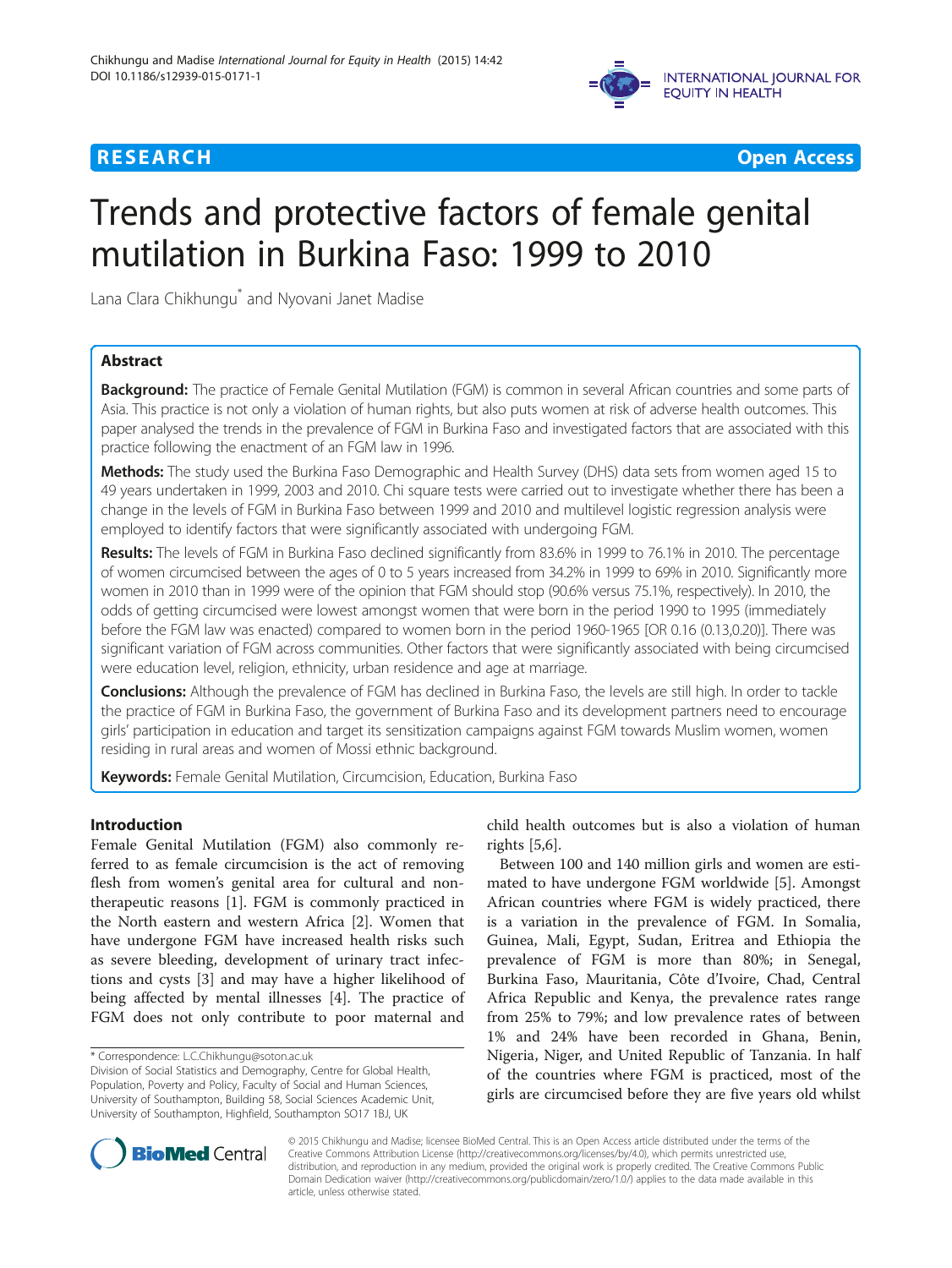in the rest of the countries cutting takes place between the ages of 5 and 14 [\[2\]](#page-8-0).

In Burkina Faso, a country in West Africa, it is estimated that 76% of women have undergone circumcision [[2\]](#page-8-0). Burkina Faso has some of the worst indicators of women and child health and development in the world. Approximately 10% of all children born die before reaching their fifth birthday, one-third of those who survive are stunted, and more than 300 women out of every 100,000 live births die as a result of pregnancy or childbirth complications [\[7](#page-8-0)]. Only about 29% of adults are literate and 48% girls are married before the age of 18 [[8\]](#page-8-0).

Although the prevalence of FGM remains high in Burkina Faso and many countries in Africa, significantly lower levels of FGM have been reported amongst women in younger age-groups compared to women in older agegroups suggesting a declining trend of the practice across generations [\[9](#page-8-0)-[13](#page-9-0)].

There are four types of FGM. Type 1 involves the partial or complete removal of clitoris [\[14](#page-9-0)]. This type also has an Arabic name "Sunna", which means duty [\[2\]](#page-8-0). In Somali where 97.9% of women have undergone FGM and the majority are Sunni Muslims, women support the continuation of the practice of the "Sunna" form of circumcision which is considered to be less harmful [\[11\]](#page-8-0). Across the countries that practise circumcision, Type 2 (excision) is also common and involves the removal of the clitoris and partial or complete removal of the labia minora [[14](#page-9-0)]. Type 3 (infibulation) which is the partial or complete removal of any external genitalia with stitching or narrowing of the vaginal opening is the most severe form. Additionally, type 4 comprises all other harmful procedures to the female genitalia for non-medical purposes i.e. pricking, piercing, incising, scraping and cauterization [\[3\]](#page-8-0).

Marriageability, religion and culture have been cited as some of the main reasons why the practice of FGM is persistent although no real benefits are known [\[3,11,](#page-8-0)[15,16](#page-9-0)]. Indeed a study conducted in Burkina Faso across five districts reported that the majority of women (70%) could not cite a single benefit for undergoing FGM [\[17\]](#page-9-0). Such revelations support the role of peer convention and social networks in circumcision such that women may get circumcised just because others are also getting circumcised as suggested by Shell-Duncan et al. [[18](#page-9-0)]. It may also be the reason why ethnicity emerges as an important factor associated with circumcision in many settings including Burkina Faso and Benin [[2,](#page-8-0)[17,19\]](#page-9-0).

Despite marriageability being often reported as a possible reason for the continued practice of FGM [\[16\]](#page-9-0), the link between marriage and undergoing circumcision is not well established and appears to vary across populations [[11](#page-8-0)[,20](#page-9-0)]. In Iraq, a study found that circumcised young women were more likely to be married compared to the uncircumcised [\[21\]](#page-9-0). The Social Convention theory first

proposed by Mackie [[22\]](#page-9-0) postulates that in the context of resource inequality, FGM started as a means of securing a better marriage by signaling fidelity and later on became a prerequisite for marriage for all women. However, evidence shows that this is no longer the case in many settings [\[18,20\]](#page-9-0). Both FGM and early marriage are more common amongst populations with lower levels of education than the highly educated [[8\]](#page-8-0). The association between FGM and early marriage has not been studied in Burkina Faso where approximately half of the girls are married before the age of 18.

The extent to which religion influences the practice of FGM is another matter of contention since the practice predates both Christianity and Islam [[11](#page-8-0)[,23,24\]](#page-9-0). A higher prevalence of FGM has been reported amongst Muslims compared to Christians and those of other religions in Burkina Faso and elsewhere [\[17,23,25,26](#page-9-0)]. The lower prevalence of FGM amongst Christians compared to Muslims in the studied populations could be because the Christian missionaries opposed the practice [\[23\]](#page-9-0).

Previous studies have also shown a lower prevalence of FGM and greater support for the discontinuation of FGM amongst the highly educated women compared to those of lower levels of education in Burkina Faso and other countries [[9,](#page-8-0)[15,19](#page-9-0)-[21](#page-9-0)]. Women's education improves their position in society through increased control of resources which is influential in the wellbeing of children including survival and educated women are less likely to have their daughters circumcised [\[27,28\]](#page-9-0).

Considerable work has been undertaken at international, national and community levels over many years to tackle FGM with some minimal impact [\[2,11](#page-8-0)[,29\]](#page-9-0). A number of international and regional treaties and consensus communiqué have been documented such as the Convention on the Elimination of all Forms of Discrimination against Women (CEDAW), Convention of the Rights of the Child, and the African Charter on the Rights and Welfare [\[30](#page-9-0)]. A majority of countries have ratified a number of these treaties and have enacted criminal laws that provide penalties for participating in FGM practices and many provide protections and remedies to those that have undergone the procedure [\[31\]](#page-9-0). It has also been established that women that have participated in anti FGM interventions or have been exposed to anti FGM media are more likely to favour discontinuation of the practice signifying the importance of information and public awareness in changing women's attitudes towards FGM [[15](#page-9-0),[32](#page-9-0)].

Burkina Faso is amongst the few countries that enacted an FGM law in 1996. Burkina Faso also established a comprehensive process which encouraged the adoption of the legislation and facilitated its enforcement. This included the establishment of a programme on the campaign to end excision in 2002, capacity development of various stakeholders such as judges, lawyers and the police and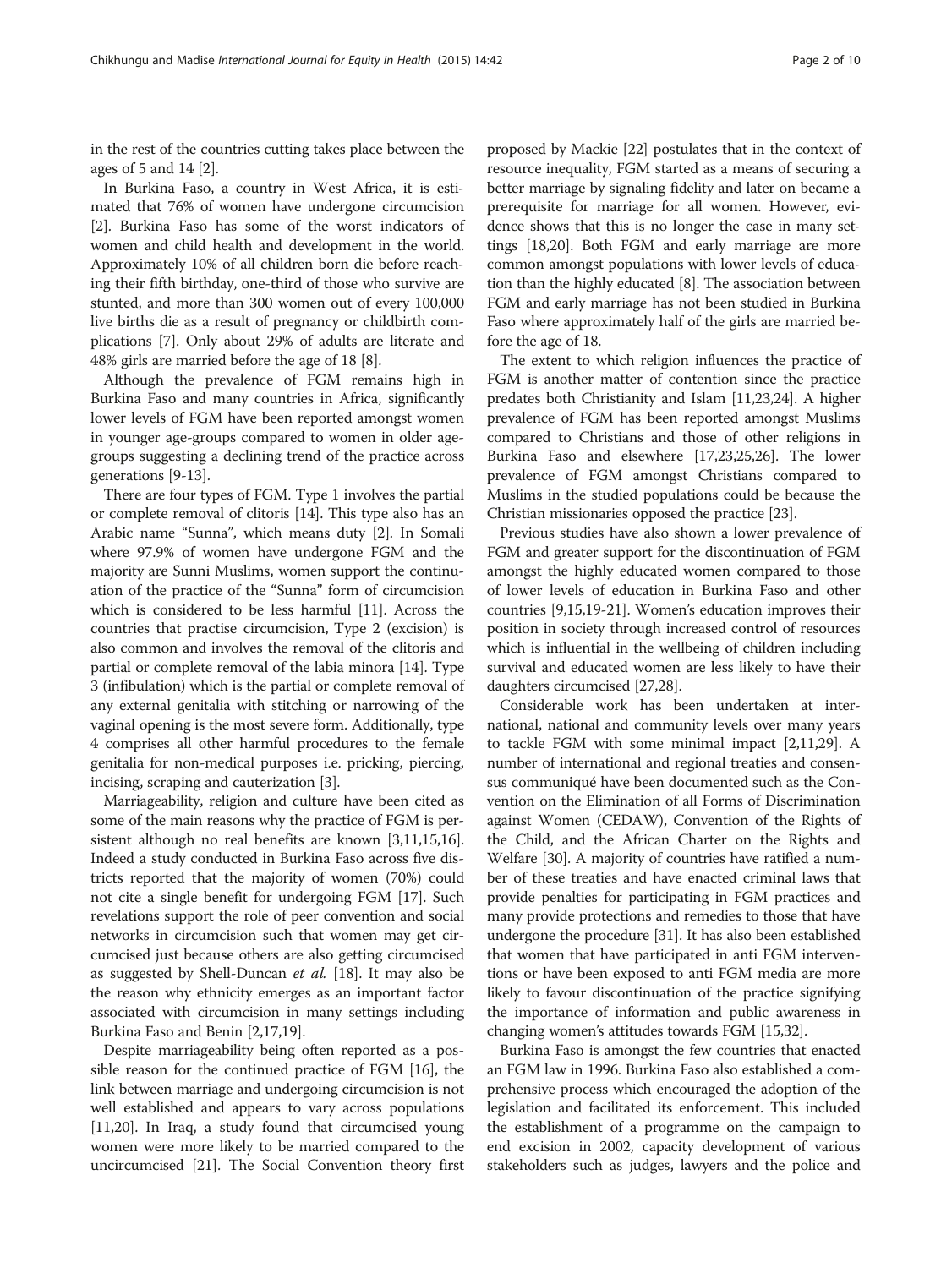education and awareness campaigns about the law and harmful effects of FGM [\[31](#page-9-0)]. It is crucial however that the trend in FGM in Burkina Faso be quantified to evaluate the impact of the FGM laws and policies, but also if a declining trend is established, to identify potential factors that may explain the declining trend. Such information would be vital for other countries that are in the process of enacting FGM policies and laws.

The main objectives of this paper were (i) to estimate the trends in the prevalence of FGM in Burkina Faso between 1999 and 2010 (ii) investigate the factors that are associated with FGM in Burkina Faso and (iii) if evidence suggests a decline of FGM between 1999 and 2010, identify factors that may have contributed to the decline.

#### Methods

The analysis used data from women aged 15 to 49 years from the Burkina Faso Demographic and Health Surveys (DHS) of 1999, 2003 and 2010. The sample sizes for each of the survey years are shown in Table [1](#page-3-0). The table also shows the distribution of women by selected characteristics likely to be associated with undergoing FGM as discussed in the introduction. The analysis of FGM was restricted to women excluding daughters for ease of comparison over the three time points because estimates indicated that nearly all women that had undergone FGM had done so before the age of 15. Since Burkina Faso implemented its FGM law in 1996, when examining prevalence of FGM among 15–49 year olds, rates for women born before 1990 can be seen as a pre-FGM law values, whereas rates for women born after 1990 are at the start of the impact of the FGM law.

The dependent variable "being circumcised" is binary and was coded 1 if the woman was circumcised and 0 otherwise. No distinction was made by the type of circumcision since the interest of the study was to analyse the prevalence of any type of FGM and only small a percentage of women reported to have had their vaginal area sewn; 2.8% in 1999, 2.0% in 2003 and 1.2% in 2010. Bivariate analysis was undertaken to identify socioeconomic and demographic factors that were significantly associated with being circumcised based on factors discussed in the introduction.

We explored the need for a multilevel model by estimating community<sup>a</sup> (group of households) level variances in the 1999, 2003 and 2010 surveys and they were significant; 2.01 (standard error 0.285), 1.76 (standard error 0.165) and 1.76 (standard error 0.139) respectively.

Multilevel modelling ensures that estimates are robust in cases where data are hierarchical and the factor being studied varies significantly at a higher level. The final analysis used multilevel logistic regression modelling to estimate the odds ratios (OR) of a woman getting circumcised or not, after taking into account the socioeconomic and demographic factors that influence the likelihood of getting circumcised that are presented in Table [1](#page-3-0). The fixed effects estimates are representative of the community level. A p-value of less than 0.05 was used to decide which variables were significant in both the bivariate and multivariate analysis.

#### Modelling framework

We used the logit link  $\log_e\left(\frac{\pi_{ij}}{1-\pi_{ij}}\right)$ , a function that models the probability that a woman  $i$  in community  $j$  is circumcised. We fitted a two level random intercept model, with the woman as the first level and the community as the second level. The two-level random intercept model for woman  $i$  nested within a community  $j$  may be represented as follows;

$$
log_e\left(\frac{\pi ij}{1-\pi ij}\right) = \beta_o + \beta_1 x_{1ij} + \beta_2 x_{2ij} + \dots + \beta_6 x_{6ij} + u_{oj}
$$
  

$$
u_{oj} \sim N\left(0, \sigma_{\mu 0^2}\right)
$$

Where  $x_1$  to  $x_6$  represent socio-economic explanatory variables for the probability that woman  $i$  in community *j* is circumcised.  $\beta_0$  is the overall intercept and  $\beta_1$  to  $\beta_6$ are coefficients for the explanatory variables  $x_1$  to  $x_6$ .  $U_{0j}$ is the community-level random effect, which represents the variation of the likelihood of being circumcised for women from different communities and is assumed to be normally distributed with mean equal to 0 and variance equal to  $\sigma_{\mu 0}^2$ .

# Results

#### Descriptive analysis results

The prevalence of FGM in Burkina Faso was very high, estimated at 76.1% in 2010 (Table [1\)](#page-3-0). This however was significantly lower than the rate of FGM from the 1999 DHS data (83.6%) indicating a 7 percentage points reduction between 1999 and 2010. There were similarities across the three time points in the women's mean age and the mean age at marriage. The percentage of women with primary education or higher significantly increased from 14.2% in 1999 to 26% in 2010 (p value <0.001). Table [1](#page-3-0) also shows that the percentage of women who would like female circumcision to stop was very high and this increased from 75.7% in 1999 to 90.6% in 2010. The percentage of women who would like circumcision to stop also increased between the two time points in all birth cohorts where a comparison could be made, across the education levels and across religion groups. The percentage of women who would like circumcision to stop was significantly higher amongst women educated to the primary level or above than amongst women with no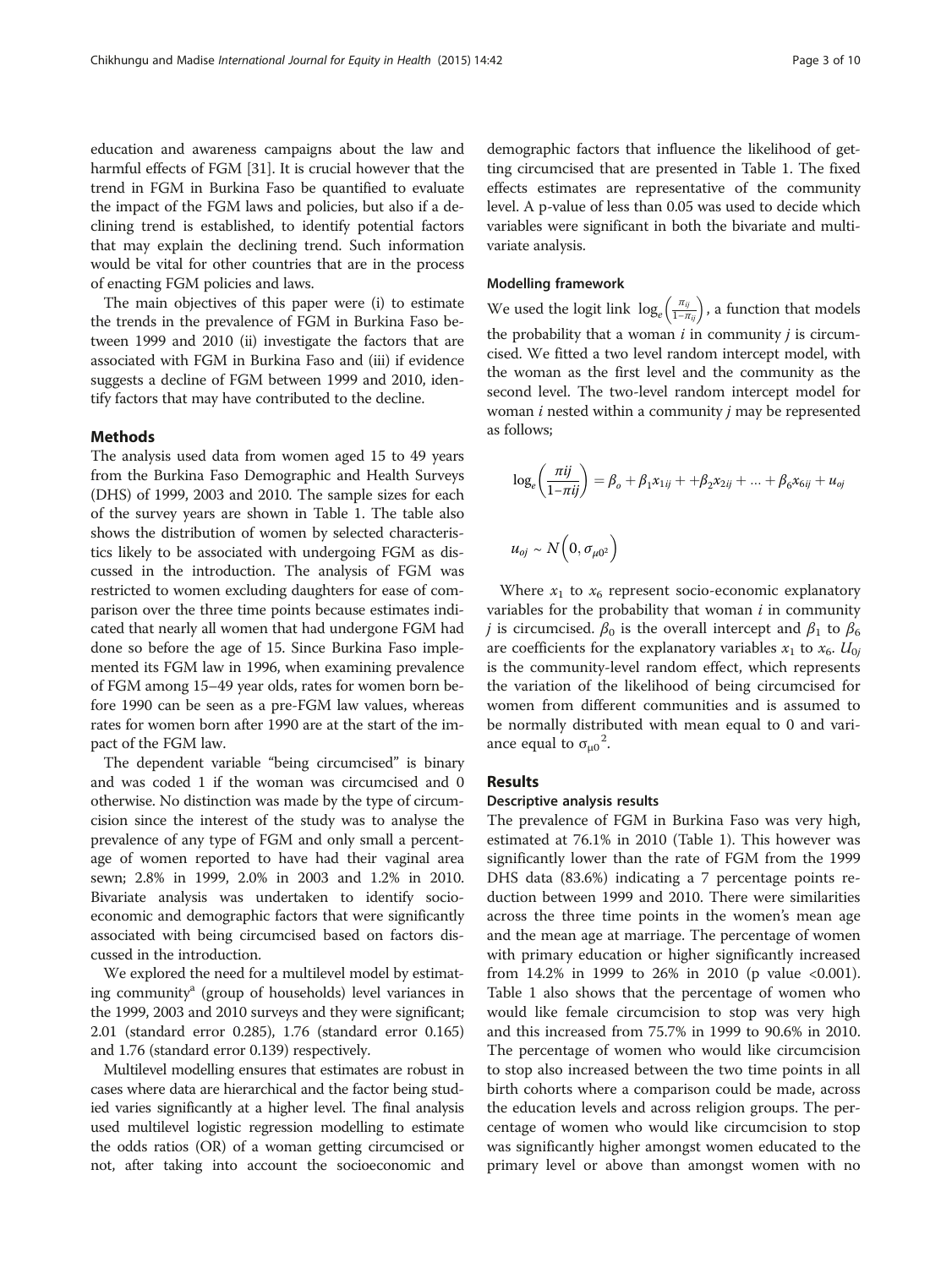| Sample characteristics                                             | 1999  | 2003   | 2010   |
|--------------------------------------------------------------------|-------|--------|--------|
| Number of women interviewed                                        | 6,445 | 12,477 | 17,807 |
| % of women that are Muslim                                         | 58.1  | 61.2   | 62.3   |
| % of women that are Christian                                      | 28.4  | 28.8   | 30.3   |
| % of women that are of traditional or other religions              | 13.6  | 10.1   | 7.7    |
| % of women residing in rural areas                                 | 83.2  | 78.4   | 72.9   |
| % of women in each of the Ethnic groups <sup>1</sup>               |       |        |        |
| Mossi                                                              | 58.8  | 56.6   | 52.5   |
| Bobo, Dioula, Senoufu                                              | 7.5   | 12.0   | 10.0   |
| Fulfuldé, Peul, Touareg, Bella                                     | 6.9   | 7.4    | 10.3   |
| Gourmatché                                                         | 8.2   | 6.9    | 6.9    |
| Gourounsi and Bissa                                                | 6.9   | 3.4    | 8.5    |
| Lobbi and Dagara                                                   | 4.8   | 9.9    | 4.9    |
| Others                                                             | 7.1   | 3.8    | 7.0    |
| Mean age of women                                                  | 28.4  | 28.8   | 28.8   |
| Mean age at marriage                                               | 17.3  | 17.4   | 17.6   |
| % of women with primary or higher education*                       | 14.2  | 19.7   | 26.0   |
| % of women circumcised <sup>2*</sup>                               | 83.6  | 79.2   | 76.1   |
| % of women who would like circumcision to stop <sup>3*</sup>       | 75.7  | 81.3   | 90.6   |
| % of women who would like circumcision to stop by Birth cohort     |       |        |        |
| 1950-1959                                                          | 74.7  | 81.4   |        |
| 1960-1969                                                          | 77.8  | 82.6   | 90.0   |
| 1970-1979                                                          | 76.1  | 82.3   | 91.6   |
| 1980-1989                                                          | 73.1  | 79.6   | 91.1   |
| 1990-1999                                                          |       |        | 89.4   |
| % of women who would like circumcision to stop* by education level |       |        |        |
| No education                                                       | 73.4  | 79.4   | 89.4   |
| Primary education or higher                                        | 86.9  | 88.3   | 94.3   |
| % of women who would like circumcision to stop* by religion        |       |        |        |
| Muslim                                                             | 72.9  | 76.6   | 88.4   |
| Christian                                                          | 84.4  | 90.3   | 95.6   |
| Traditional or other religions                                     | 68.5  | 80.3   | 90.3   |

#### <span id="page-3-0"></span>Table 1 Socio-demographic characteristics of Burkinabe women aged 15–49, 1999, 2003 and 2010 DHS data sets

Sources of data: DHS 1999, 2003, 2010 \*the percentage differences across the three years were statistically different, Chi Square p value < 0.001.

<sup>1</sup>The variable on ethnicity was derived by combining smaller ethnic groups based on close proximity. An ethnic map of Burkina Faso which was used for this purpose is provided in Additional file [1](#page-8-0).

 $2$ The sample used to calculate estimates of women circumcised does not include women with missing cases

<sup>3</sup>5.2% of women that said don't know or it depends were set to missing so as to only compare the change in the percentage who would like circumcision to stop and those who would like circumcision to continue.

education and was significantly higher amongst Christian women than amongst Muslim women in all the three survey years, p value <0.001. The percentage differences of women who would like circumcision to stop across birth cohorts in each of the survey year were statistically significant but small.

The majority of FGM was performed by the traditional circumciser and this trend was increasing; 86.3% in 1999, 88% in 2003 and 97.2% in 2010 (p value <0.001). Only a small percentage of women reported to have had their vaginal area sewn and the percentage had declined over the study period 2.8% in 1999, 2.0% in 2003 and 1.2% in 2010 (p value <0.001).

An analysis of women's perceptions on why female circumcision is practiced found that in 2003, 19.3% of women reported that circumcision is required by religion whilst in 2010 the percentage of women stating the same reason was 17%. The estimate for 1999 could not be obtained due to differences in the way the data was coded.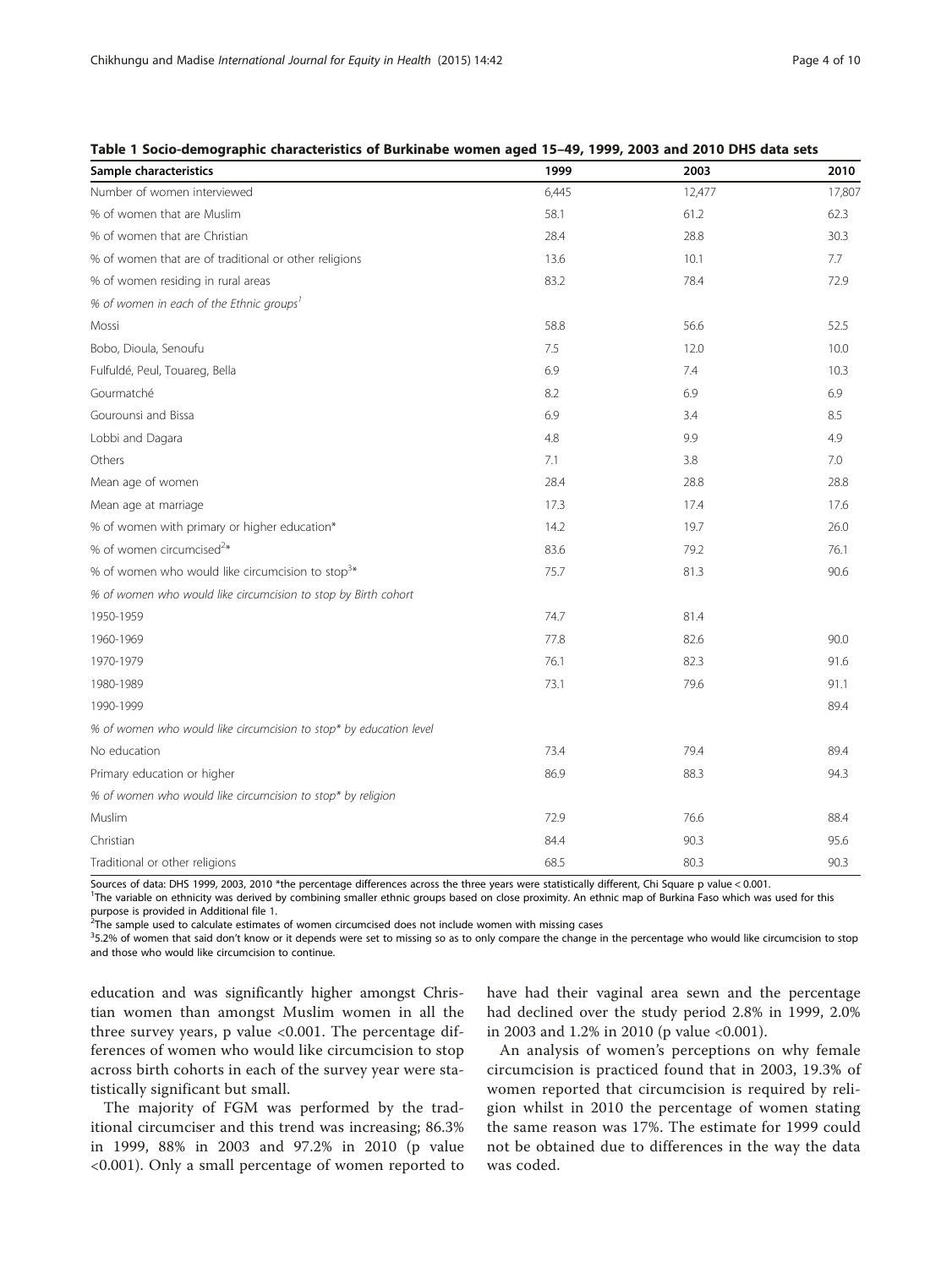Table 2 shows the distribution of circumcised women in Burkina Faso by the age when circumcision was undertaken. The majority of women were circumcised by the age of 15 years. Worryingly, the data indicated that between 1999 and 2010, the percentage of women circumcised between the ages of 0 to 5 years increased from 34.2% in 1999 to 69% in 2010.

Previous research on FGM reveals that the prevalence of FGM varies by socio-economic factors such as education level, urban/rural residence, religion and age. An investigation is therefore made of the variation of FGM across these socio-economic and demographic factors. The birth cohort is used instead of age, so as to investigate the impact of the enactment of the FGM which took place in 1996. Results presented in Table [3](#page-5-0) indicated that the percentage of women circumcised was significantly higher amongst women with no education than women with primary education or higher, those from rural areas compared to those from urban areas, Muslim women compared to Christians and those of other religions and amongst those of Bobo, Dioula, Senoufu, Fulfuldé, Peul, Toaureg, Bella ethnicity compared to the Gourounsi and Bissa (see Additional file [1](#page-8-0) for an ethnic map of Burkina Faso). The association between FGM and urban/rural residence was statistically significant in 2003 and 2010 but not in 1999.

In all the three survey years, the percentage of women circumcised was significantly lower amongst women in the recent birth cohorts than in the older cohorts. In 1999 and 2003, the lowest percentage of women circumcised was amongst women born in the period 1980 – 1989 and was highest amongst women born in the period 1950 to 1959 and in 2010 the lowest percentage of women circumcised was amongst women born in the period 1990–1995 and highest amongst women born in the period 1960–1969. A comparison of circumcision rates for women of similar birth cohorts in the three surveys indicated that the amongst women of 1970–1979 birth cohort, the percentage of women that reported to be circumcised was significantly lower in 2003, 78.8% (95% CI 77%.4, 80.1%) than in 1999 82.9% (95% CI 81.2%, 84.5%) and amongst women of 1980 – 1989 birth

Table 2 Percentage of women in Burkina Faso experiencing FGM by age-group and year of interview

| Age at circumcision | 1999       | 2003       | 2010        |
|---------------------|------------|------------|-------------|
| 0 to 5 years        | 34.2       | 58.6       | 69.0        |
| 6 to 10 years       | 30.5       | 26.4       | 24.9        |
| 11 to 15 years      | 5.5        | 5.5        | 5.2         |
| 16 years and more   | 1.0        | 0.6        | 0.6         |
| Don't know          | 28.9       | 8.9        | 0.3         |
|                     | $N = 4616$ | $N = 9524$ | $N = 12923$ |

Sources of data: DHS 1999, 2003, 2010, Chi square test P value <0.001.

cohort, the percentage of women that reported to have been circumcised was significantly lower in 2003 69.9 (95% CI 68.5, 71.2) compared to 1999 78.4% (95% CI 76.1, 80.7). This is further illustrated in Figure [1.](#page-6-0)

These findings suggest that some women who reported having undergone circumcision in 1999 may have changed their status to not circumcised in the 2003 survey as a result of the implementation of the law which was enacted in 1996. Evidence of women changing their FGM status following an enactment of an anti FGM law has been reported in a longitudinal study conducted in Ghana [\[33\]](#page-9-0). When data from the three surveys were combined, the percentage of women that reported to be circumcised declined significantly in each of the successive cohorts after the 1960–1969, (Figure [2\)](#page-6-0).

# Regression results for the odds of being circumcised in Burkina Faso

The results of the fixed effects of the multilevel logistic regression for the odds of being circumcised are given in Table [4](#page-7-0) and the results of the random effects are presented in Table [5](#page-7-0). The fixed effects results are community specific. The odds of undergoing FGM were higher amongst women in the older cohorts (1950–1959, 1960–1969) compared to women from the more recent cohorts (1980–1989 and 1990 to 1995). In 2010 the odds of getting circumcised were lowest amongst women that were born in the period 1990 to 1995 compared to women born in the period 1960–1969 [OR 0.16 (0.13, 0.20)]. There was a significant association between ethnicity and being circumcised but the extent of the relationship varied over the three surveys for some of the ethnicities. Women of Gourounsi and Bissa ethnic background had consistently lower odds of being circumcised compared to women of Mossi ethnicity in 1999, 2003 and 2010; odds ratios [0.43 (0.26, 0.70)], [0.33 (0.22, 0.50)], [0.66 (0.51, 0.85)] respectively, whilst women of Fulfuldé, Peul, Touareg, Bella and Gourmatché ethnicities had lower odds of being circumcised compared to women of Mossi ethnicity in 2003 and 2010 but not in 1999. The likelihood of being circumcised was lower for women of Lobbi and Dagara ethnic background than women of Mossi ethnicity in 2003 but not in 1999 and 2010. The odds of getting circumcised were higher amongst Muslim women and those of traditional or other religions compared to Christian women in all the three surveys. On average the odds of being circumcised for Muslim women were double those of Christian women in all three surveys and the magnitude of the odds of being circumcised for Muslim women compared to Christian women showed an increasing trend between 1999 and 2010; in 1999 1.79 (1.35, 2.36), in 2003 1.86(1.56,2.33) and 2010 2.13 (1.86, 2.45). The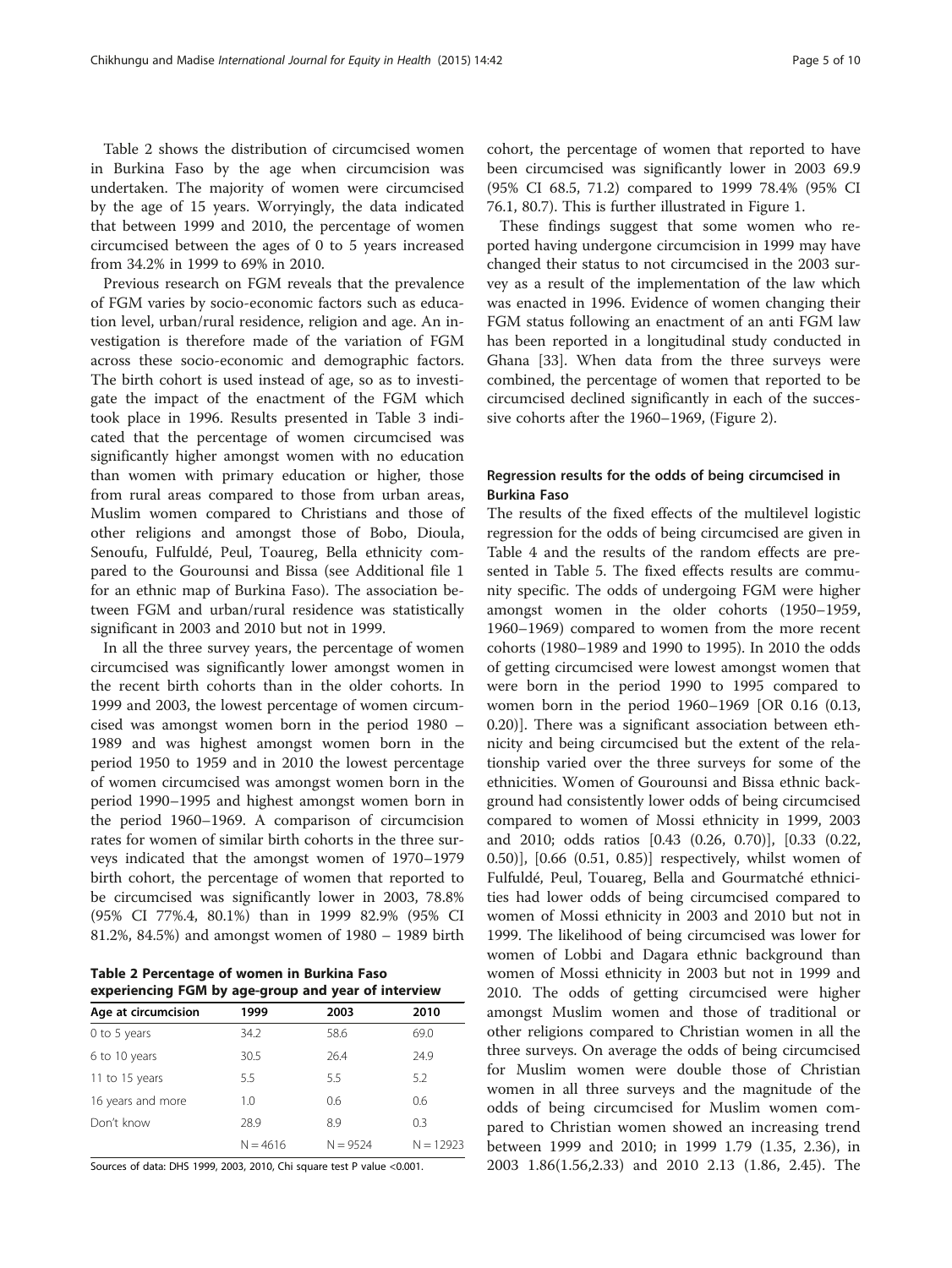| Socio-economic characteristics  | 1999<br>$(N = 5522)$ | N     | Chi square<br>P value | 2003<br>$(N = 12059)$ | N     | Chi square<br>P value | 2010<br>$(N = 17008)$ | N      | Chi square<br>P value |
|---------------------------------|----------------------|-------|-----------------------|-----------------------|-------|-----------------------|-----------------------|--------|-----------------------|
| <b>Birth cohort</b>             |                      |       |                       |                       |       |                       |                       |        |                       |
| 1950-1959                       | 87.5                 | 1,078 | < 0.001               | 86.3                  | 1,252 | < 0.001               |                       |        |                       |
| 1960-1969                       | 85.4                 | 1,665 |                       | 84.2                  | 2,856 |                       | 89.3                  | 2,493  | < 0.001               |
| 1970-1979                       | 83.1                 | 2,228 |                       | 81.0                  | 3,702 |                       | 85.1                  | 4,254  |                       |
| 1980-1989                       | 79.0                 | 1,474 |                       | 72.8                  | 4,667 |                       | 74.8                  | 6,210  |                       |
| 1990-1995                       |                      |       |                       |                       |       |                       | 60.7                  | 4,130  |                       |
| <b>Education Level</b>          |                      |       |                       |                       |       |                       |                       |        |                       |
| No education                    | 84.2                 | 5,240 | 0.005                 | 81.3                  | 9,901 | < 0.001               | 80.7                  | 12,469 | < 0.001               |
| Primary or Higher               | 80.3                 | 1,205 |                       | 70.8                  | 2,573 |                       | 63.7                  | 4,611  |                       |
| Residence                       |                      |       |                       |                       |       |                       |                       |        |                       |
| Urban                           | 84.6                 | 1,651 | 0.37                  | 75.9                  | 3,014 | < 0.001               | 69.0                  | 5,368  | < 0.001               |
| Rural                           | 83.4                 | 4,794 |                       | 80.2                  | 9,463 |                       | 78.7                  | 11,719 |                       |
| Age at Marriage                 |                      |       |                       |                       |       |                       |                       |        |                       |
| Early (Before age 18)           | 85.8                 | 3,416 | 0.03                  | 82.9                  | 6,219 | 0.04                  | 81.0                  | 7,913  | 0.09                  |
| After age 18                    | 83.2                 | 1,818 |                       | 81.0                  | 3,823 |                       | 79.7                  | 6,054  |                       |
| Religion                        |                      |       |                       |                       |       |                       |                       |        |                       |
| Muslim                          | 88.4                 | 3,601 | < 0.001               | 84.6                  | 6,982 | < 0.001               | 81.7                  | 10,239 | < 0.001               |
| Christian                       | 74.5                 | 1,871 |                       | 69.5                  | 3,723 |                       | 65.0                  | 5,251  |                       |
| Traditional and other religions | 84.1                 | 740   |                       | 76.5                  | 1,516 |                       | 75.9                  | 1,423  |                       |
| Ethnicity <sup>1</sup>          |                      |       |                       |                       |       |                       |                       |        |                       |
| Mossi                           | 84.3                 | 3,847 | < 0.001               | 81.2                  | 6,552 | < 0.001               | 78.8                  | 8,948  | < 0.001               |
| Bobo, Dioula, Senoufu           | 92.5                 | 334   |                       | 87.2                  | 1,149 |                       | 69.4                  | 802    |                       |
| Fulfuldé, Peul, Touareg, Bella  | 92.0                 | 416   |                       | 75.7                  | 862   |                       | 73.1                  | 1,607  |                       |
| Gourmatché                      | 69.6                 | 460   |                       | 70.6                  | 698   |                       | 64.5                  | 1,048  |                       |
| Gourounsi and Bissa             | 66.3                 | 435   |                       | 51.0                  | 575   |                       | 71.1                  | 1,466  |                       |
| Lobbi and Dagara                | 87.6                 | 338   |                       | 79.0                  | 1,591 |                       | 76.4                  | 1,178  |                       |
| Others                          | 89.0                 | 614   |                       | 79.2                  | 1,027 |                       | 80.1                  | 2,008  |                       |

<span id="page-5-0"></span>

Sources of data: DHS 1999, 2003, 2010 <sup>1</sup>The Mossi make up 50% of all ethnicities.

association between women's education level and being circumcised and that of age at marriage and being circumcised was only significant in the 2010 survey. Women with primary or higher levels of education were less likely to be circumcised compared to women with no education [OR 0.0.80 (0.69, 0.92)] and women that married after the age 18 were less likely to be have undergone FGM compared to women that married before age 18 [OR 0.85, (0.76, 0.94)].

The random effects shown in Table [5](#page-7-0) indicate a significant variation in the odds of women getting circumcised across communities in all three surveys even after the inclusion of socio-economic variables.

# Discussion of findings

Although the prevalence of FGM among women aged 15 to 49 years is declining in Burkina Faso, the rates still remain very high. The increase in the percentage of women that are circumcised by the age of five is worrying and seems to suggest that as a result of the introduction of programmes and the law prohibiting FGM in 1996 people may have resorted to circumcising their daughters at younger ages when it may be difficult to get caught. The same reason may explain why the percentage of girls that are circumcised by a traditional circumciser has increased between 1999 and 2010, since the law may not support the medicalization of FGM. In Senegal the outlawing of FGM in 1999 resulted in multiple responses from individuals of the same extended families which included driving the practice underground [\[18](#page-9-0)]. This suggests that to fully tackle FGM, FGM legislation needs to be supported by programmes that carefully monitor the potential for underground activities [[18\]](#page-9-0).

Overall Burkinabe women in the younger birth cohort (1990–1995) had the lowest odds of being circumcised.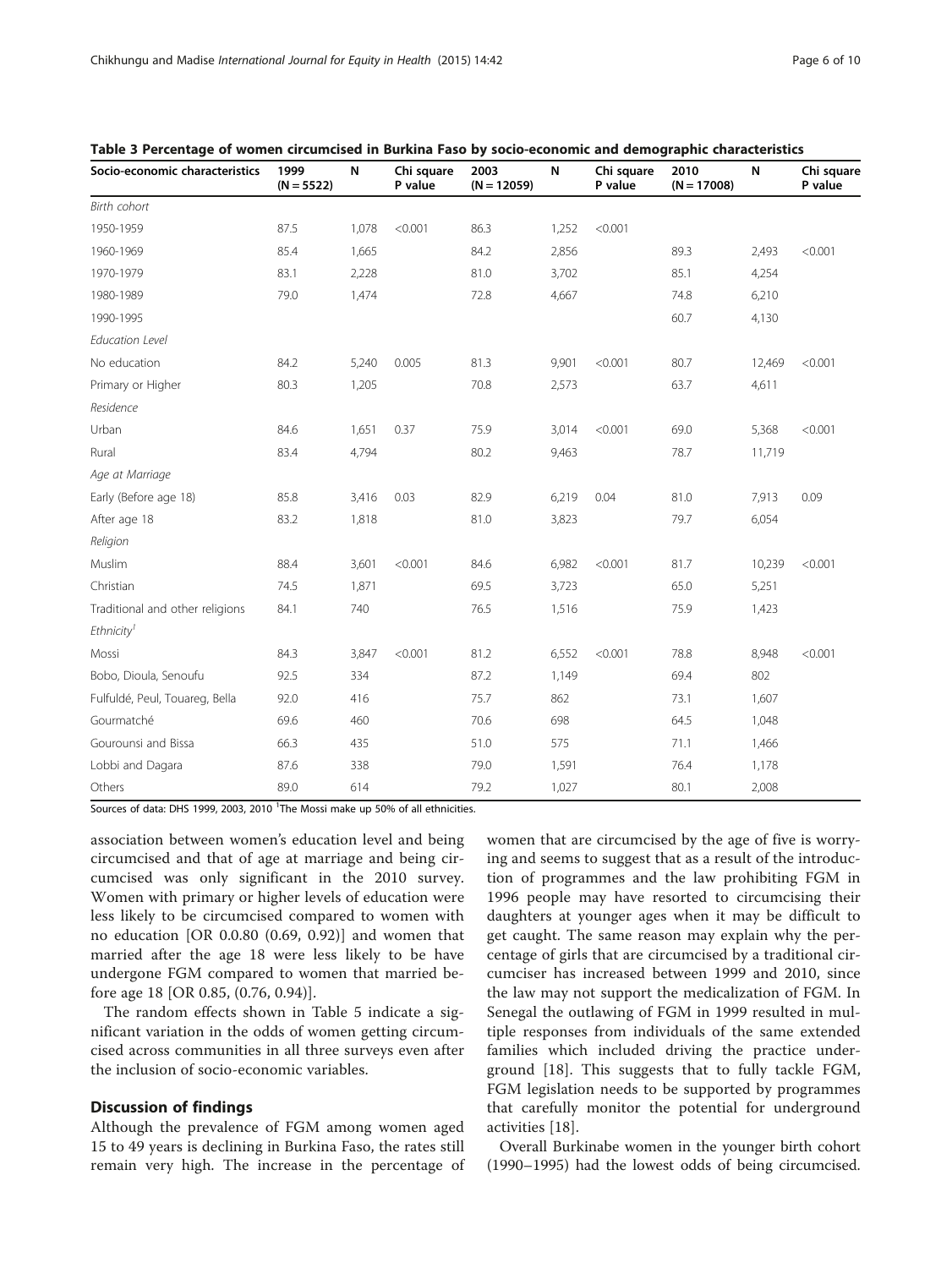<span id="page-6-0"></span>

The youngest group of women in this birth cohort were only a year old in 1996 when the FGM law was enacted in Burkina Faso whilst the oldest group should have been aged 6. It is possible that the enactment of the FGM law may have prevented some of the girls from undergoing FGM. The FGM law may also have had an impact amongst women of the 1980 to 1989 birth cohort amongst which sharp declines were registered compared to the 1970–1979 birth cohort. These findings are in line with those from previous studies that report low levels of circumcision amongst younger age groups [[9,](#page-8-0)[32\]](#page-9-0).

With regards to a shift in opinion towards FGM, although overall there is a significant increase in the percentage of women that would like circumcision to stop, the analysis within each survey year showed only small percentage differences suggesting that women of different generations might influence each other's opinion on FGM. This supports the role of peer convention theory, social networks and mother influence on a child's FGM view or status [\[18,27\]](#page-9-0).

The percentage of women that have primary education or higher increased between 1999 and 2010 and the

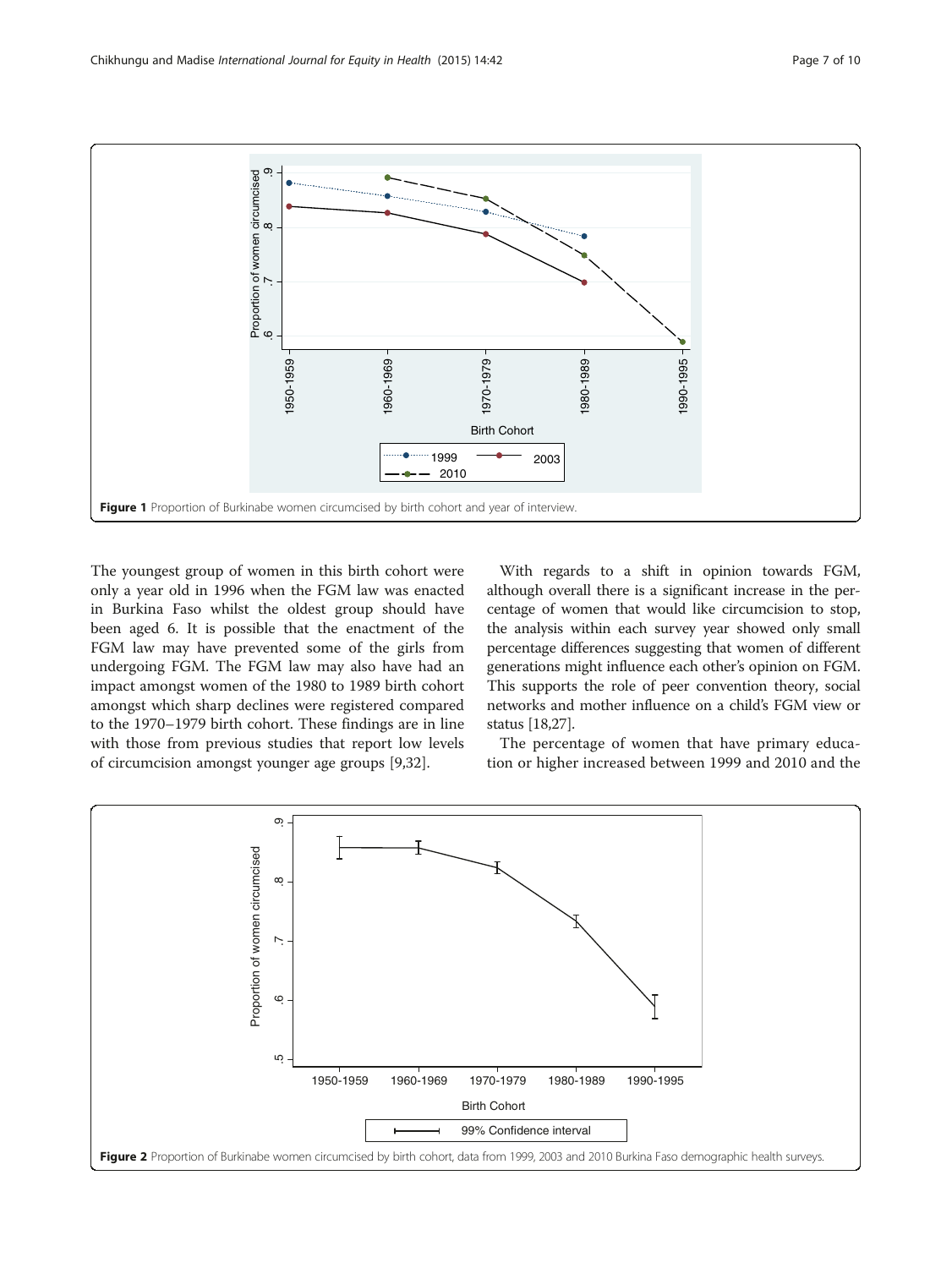| Variable                                                                        | Odds of being<br>circumcised, 1999 | 95% CI            | Odds of being<br>circumcised, 2003 | 95% CI            | Odds of being<br>circumcised, 2010 | 95% CI            |  |
|---------------------------------------------------------------------------------|------------------------------------|-------------------|------------------------------------|-------------------|------------------------------------|-------------------|--|
| Birth Cohort (Reference is 1950-1959 in 1999<br>and 2003 and 1960-1969 in 2010) |                                    |                   |                                    |                   |                                    |                   |  |
| 1960-1969                                                                       | 0.76                               | (0.56, 1.03)      | 0.80                               | (0.64, 1.00)      |                                    |                   |  |
| 1979-1979                                                                       | 0.67                               | $(0.50, 0.89)^*$  | 0.58                               | $(0.47, 0.72)$ ** | 0.64                               | $(0.54, 0.77)$ ** |  |
| 1980-1989                                                                       | 0.53                               | $(0.35, 0.79)^*$  | 0.42                               | $(0.34, 0.53)$ ** | 0.31                               | $(0.26, 0.36)$ ** |  |
| 1990-1995                                                                       |                                    |                   |                                    |                   | 0.16                               | $(0.13, 0.20)$ ** |  |
| Age at Marriage (Reference is Before age 18)                                    |                                    |                   |                                    |                   |                                    |                   |  |
| 18 Years or more                                                                | 0.84                               | (0.68, 1.05)      | 0.90                               | (0.79, 1.03)      | 0.85                               | $(0.76, 0.94)^*$  |  |
| Ethnicity: Reference is Mossi                                                   |                                    |                   |                                    |                   |                                    |                   |  |
| Bobo, Dioula, Senoufu                                                           | 0.88                               | (0.40, 1.95)      | 1.19                               | (0.84, 1.71)      | 0.61                               | $(0.45, 0.82)^*$  |  |
| Fulfuldé, Peul, Touareg, Bella                                                  | 0.99                               | (0.54, 1.80)      | 0.62                               | $(0.45, 0.86)^*$  | 0.38                               | $(0.30, 0.48)$ ** |  |
| Gourmatché                                                                      | 1.49                               | (0.72, 3.06)      | 0.52                               | $(0.33, 0.79)^*$  | 0.32                               | $(0.23, 0.45)^*$  |  |
| Gourounsi and Bissa                                                             | 0.43                               | $(0.26, 0.70)$ *  | 0.33                               | $(0.22, 0.50)$ ** | 0.66                               | $(0.51, 0.85)^*$  |  |
| Lobbi and Dagara                                                                | 1.96                               | (0.95, 4.04)      | 0.65                               | $(0.46, 0.92)^*$  | 0.99                               | (0.70, 1.40)      |  |
| Other ethnicities                                                               | 0.88                               | (0.55, 1.41)      | 0.84                               | (0.59, 1.20)      | 0.81                               | (0.64, 1.03)      |  |
| Education level: Reference is no education                                      |                                    |                   |                                    |                   |                                    |                   |  |
| Primary education or higher                                                     | 0.99                               | (0.71, 1.38)      | 0.97                               | (0.79, 1.18)      | 0.80                               | $(0.69, 0.92)^*$  |  |
| Residence : Reference is Urban                                                  |                                    |                   |                                    |                   |                                    |                   |  |
| Rural                                                                           | 0.67                               | (0.39, 1.17)      | 1.03                               | (0.72, 1.49)      | 1.61                               | $(1.20, 2.15)^*$  |  |
| Religion: Reference is Christian                                                |                                    |                   |                                    |                   |                                    |                   |  |
| Muslims                                                                         | 1.79                               | $(1.35, 2.36)$ ** | 1.86                               | $(1.56, 2.33)$ ** | 2.13                               | $(1.86, 2.45)$ ** |  |
| Traditional and other religions                                                 | 1.81                               | $(1.23, 2.66)^*$  | 1.34                               | $(1.06, 1.69)^*$  | 1.44                               | $(1.14, 1.82)^*$  |  |

<span id="page-7-0"></span>

|  |                                   |  | Table 4 Odds ratios of experiencing FGM and 95% Confidence Intervals (CI) amongst women aged 15–49 years in |  |  |  |  |
|--|-----------------------------------|--|-------------------------------------------------------------------------------------------------------------|--|--|--|--|
|  | Burkina Faso, 1999, 2003 and 2010 |  |                                                                                                             |  |  |  |  |

Sources of data: DHS 1999, 2003, 2010 \*P value <0.05, \*\*P value <0.001.

odds of being circumcised amongst women with primary education or higher were lower than in women without education in 2010. The importance of education in lowering the likelihood of FGM in Burkina Faso has been reported in previous studies [[17,19,26](#page-9-0)]. Considering that in most cases, circumcision takes place before girls start school, the relationship between education and FGM is expected to be indirect and its impact to be realized in the long-term. For example educated women may not subject their daughters to FGM either as a result of socialization with women who may have strong opposition to the practice of FGM or as a result of better exposure to interventions against FGM [\[2](#page-8-0),[23\]](#page-9-0).

Table 5 Results of the random parts of the models on FGM at community level, 1999, 2003 and 2010

| Model | Variance | <b>Standard error</b> | Wald's test statistic<br>chi square P value |
|-------|----------|-----------------------|---------------------------------------------|
| 1999  | 217      | 0.36                  | < 0.001                                     |
| 2003  | 171      | 0.18                  | < 0.001                                     |
| 2010  | 2.06     | 0.18                  | < 0.001                                     |

Sources of data: DHS 1999, 2003, 2010.

In Burkina Faso, Muslim women are more likely to be circumcised and to perceive that FGM should continue compared to Christians and women of traditional or other religions. This finding is similar to findings from previous studies conducted in Burkina Faso and elsewhere [[11,](#page-8-0)[17,25-27\]](#page-9-0). Although Islam does not recommend or promote FGM, it is suggested that Muslims may have culturally interpreted the practice as part of their religious identity over time [\[26](#page-9-0)].

The likelihood of getting circumcised was significantly higher amongst women of Mossi ethnicity compared to women of other ethnicities across the three survey years. A lower likelihood of female circumcision amongst women of Gourmatche ethnicity has been reported in a previous study whilst in another study significantly higher levels of circumcision in other ethnicities than those found in this study have been reported which may be attributed to differences in how the ethnicity variable was categorized [\[17,19](#page-9-0)].

In 2010, women who married early (before age 18) were more likely to be circumcised than women who married at the age of 18 or later, in line with findings from Iraq [\[21](#page-9-0)]. Recent evidence does not support the social convention theory that circumcision increases the chance of getting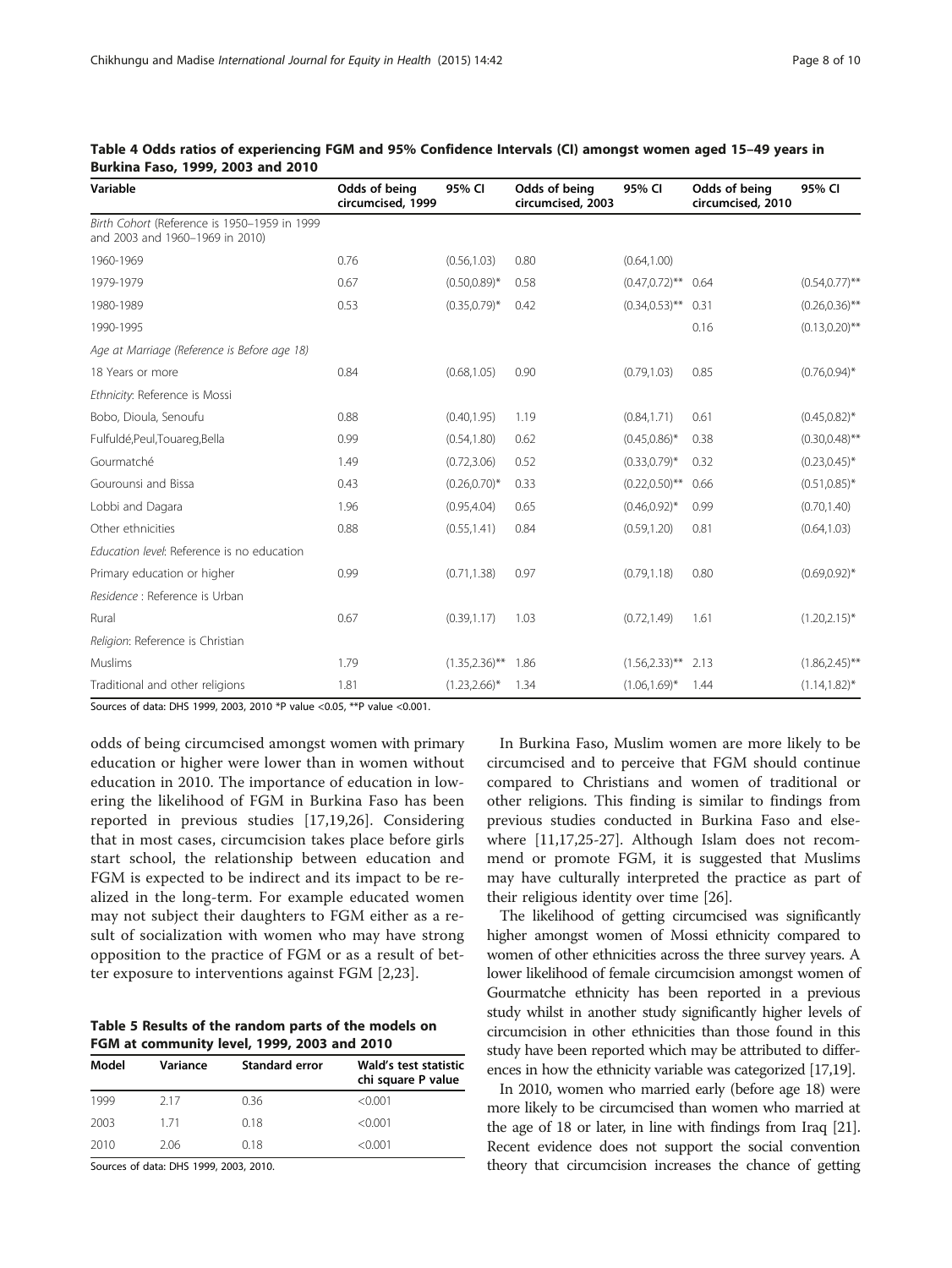<span id="page-8-0"></span>married but early marriage and FGM appear to be independently influenced by factors such as residence, education, ethnicity and religion and these factors may influence males' preference for circumcised women [11[,20,34](#page-9-0)].

Also in 2010 women from urban areas were less likely to be circumcised than women from rural areas whilst in 1999 and 2003 there were no significant differences between the two population groups. Over time one may expect improvements such as better access to information and education and such improvement may have favoured urban areas better than rural areas. No significant differences in the probability of getting circumcised were identified between women from urban and rural areas in a previous study conducted in Burkina Faso using the 2003 DHS data [\[19](#page-9-0)].

One limitation to this study is that the reliability of information of women's circumcision status may be questionable since it was based on women's reports rather than clinical data. The validity of the data might be challenged even more since they were collected after the FGM law was enacted. Evidence suggests women may change their report of FGM status after FGM laws are enacted [[33\]](#page-9-0). Other studies reveal inconsistencies between self- reported and clinically determined FGM status [10[,35](#page-9-0)] although the study by Elmusharaf only found inconsistency in the type of circumcision reported but not the FGM status [[35\]](#page-9-0). Our findings suggest that women in the studied samples may have changed their report on their FGM status between survey years. However, the analysis of the levels of FGM by birth cohort from a sample of women from all surveys showed a significant decline in FGM across birth cohorts despite the possible underreporting as illustrated in Figure [2](#page-6-0). The decline in the levels of FGM in Burkina Faso may be attributed to increases in the education levels as well as the enactment and implementation of anti FGM law and policies. Evidence suggest that Mali, a country where FGM is not legally prohibited has become a safe haven for FGM perpetrators in the neighbouring countries where FGM is prohibited such as Burkina Faso, Guinea and Senegal [\[36\]](#page-9-0). To make further progress in eradicating the FGM practice, laws against FGM should be enacted and enforced in all countries.

# Conclusions

The practice of FGM is declining in Burkina Faso but levels still remain high. The proportion of girls undergoing FGM before the age of five years is increasing. Factors associated with a lower likelihood of FGM include being of a younger birth cohort, being educated, urban residence, being Christian and being of some ethnic groups (Fulfuldé, Peul, Touareg, Bella, Gourmatché, Gourounsi and Bissa). In order to tackle the practice of FGM, policymakers and practitioners in Burkina Faso need to emphasise girls' participation in education and implement programmes to sensitize and raise public awareness of the dangers of FGM. The programmes should also be targeted at highrisk groups including Muslim women, women from rural areas and women of Mossi ethnicity.

## **Endnote**

<sup>a</sup>The analysis for community level variance uses the V001 variable which represents a cluster, the final stage of selecting households to be interviewed. It is expected that women from the same clusters may share similar beliefs and/or traditional practices such female circumcision.

## Additional file

[Additional file 1:](http://www.equityhealthj.com/content/supplementary/s12939-015-0171-1-s1.pdf) Ethnic Map of Burkina Faso.

#### Competing interests

The authors declare that they have no competing interests.

#### Authors' contributions

LC: Conception, data analysis, interpretation of the findings and drafting the manuscript. NM: Conception, interpretation of the findings and drafting the manuscript. Both authors read and approved the manuscript.

#### Authors' information

LC (PhD) is a Teaching fellow at the University of Southampton. NM (PhD) is Professor of Demography and Social Statistics at University of Southampton.

#### Acknowledgements

The authors would like to acknowledge the financial support provided by World Vision International which enabled the analysis and production of an earlier report:Trends and prevalence of FGM and Early marriage in Burkina Faso and Mali and funding provided to Professor Nyovani Madise from the ESRC Award Number RES-451-26-0748 which enabled this publication.

#### Received: 12 July 2014 Accepted: 21 April 2015 Published online: 08 May 2015

#### References

- 1. WHO WHO. Report of a WHO Technical Working Group Meeting on Female Genital Mutilation. Geneva; 1995.
- 2. UNICEF. Female Genital Mutilation/Cutting: A Statistical Overview and Exploration of the Dynamics of Change. 2013.
- 3. WHO. WHO Fact sheet (2012) N°241 Female Genital Mutilation. 2012.
- 4. Kizilhan JI. Impact of psychological disorders after female genital mutilation among Kurdish girls in Northern Iraq. Eur J Psychiat. 2011;25(2):92–100.
- 5. WHO. Female Genital Mutilation. Fact No. 241. 2000.
- 6. Théra T, Kouma A, Touré M, Coulibaly A, Sima M, Ongoiba I, et al. Obstetrical complications of genital mutilation in Malian rural environment. J Gynecol Obstet Biol Reprod (Paris). 2014.
- 7. Burkina Faso Statistics [[http://www.unicef.org/infobycountry/burkinafaso\\_](http://www.unicef.org/infobycountry/burkinafaso_statistics.html) [statistics.html\]](http://www.unicef.org/infobycountry/burkinafaso_statistics.html)
- 8. UNFPA. Marrying too young, End child marriage. [http://www.unfpa.org/](http://www.unfpa.org/public/home/publications/pid/12166) [public/home/publications/pid/12166.](http://www.unfpa.org/public/home/publications/pid/12166) 2012.
- 9. Msuya SE, Mbizvo E, Hussain A, Sundby J, Sam NE, Stray-Pedersen B. Female genital cutting in Kilimanjaro, Tanzania: changing attitudes? Trop Med Int Health. 2002;7(2):159–65.
- 10. Klouman E, Manongi R, Klepp KI. Self-reported and observed female genital cutting in Rural Tanzania: associated demographic factors, HIV and sexually transmitted infections. Trop Med Int Health. 2005;10(1):105–15.
- 11. Gele AA, Bø BP, Sundby J. Have we made progress in Somalia after 30 years of interventions? Attitudes toward female circumcision among people in the Hargeisa district. BMC Res Notes. 2013;6:122.